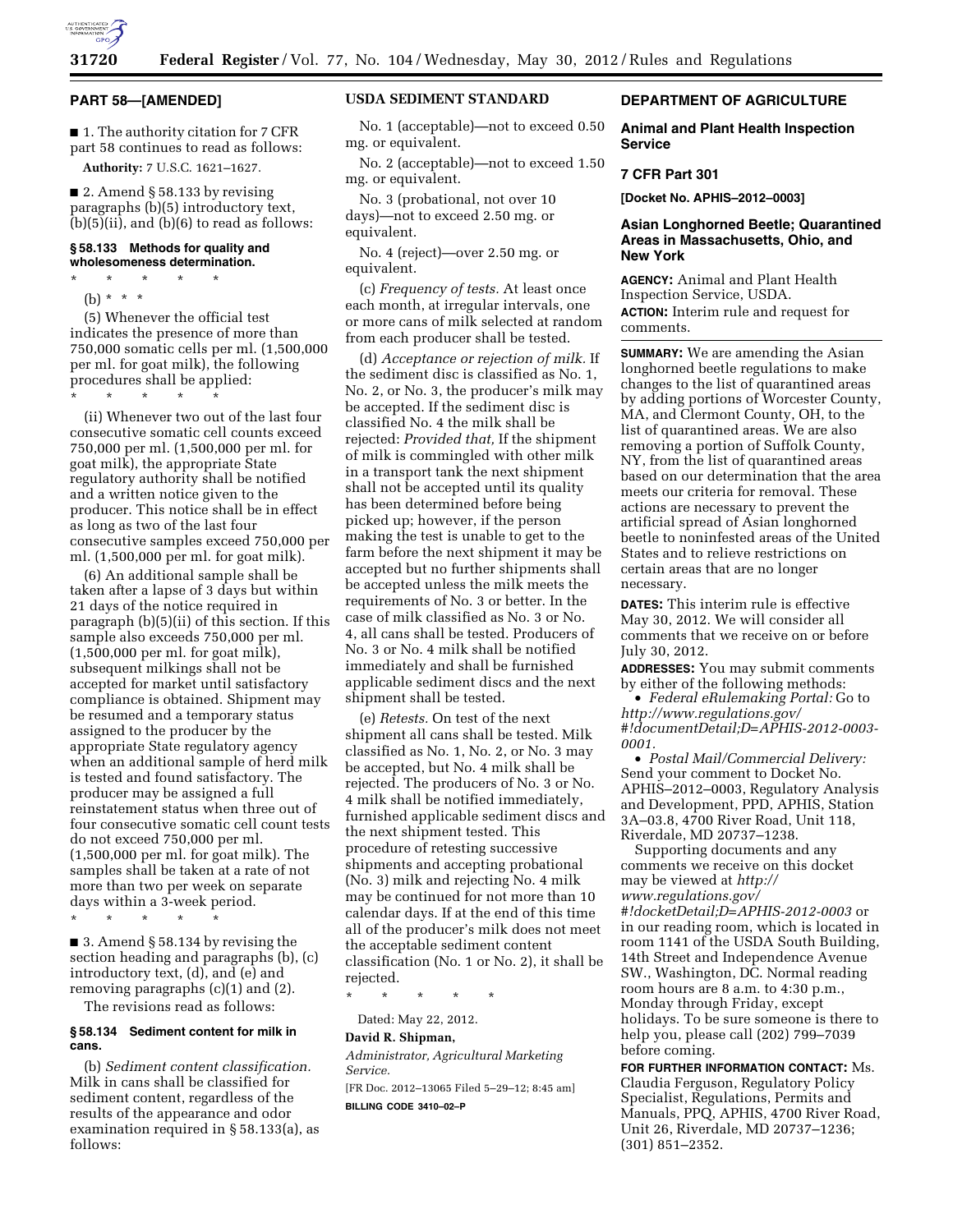## **SUPPLEMENTARY INFORMATION:**

#### **Background**

The Asian longhorned beetle (ALB, *Anoplophora glabripennis*), an insect native to China, Japan, Korea, and the Isle of Hainan, is a destructive pest of hardwood trees. The ALB regulations in 7 CFR 301.51–1 through 301.51–9 (referred to below as the regulations) restrict the interstate movement of regulated articles from quarantined areas to prevent the artificial spread of ALB to noninfested areas of the United States.

On October 25, 2011, an ALB infestation was discovered in the central portion of Shrewsbury in Worcester County, MA. On June 17, 2011, an ALB infestation was discovered in the townships of Monroe and Tate, and in the East Fork State Park in Clermont County, OH. These States have quarantined the infested areas and are restricting the intrastate movement of regulated articles from the quarantined areas to prevent the further spread of ALB within each State. Federal regulations are necessary to restrict the interstate movement of regulated articles from the quarantined areas to prevent the interstate spread of ALB.

The regulations in § 301.51–3(a) provide that APHIS will list as a quarantined area each State, or each portion of a State, where ALB has been found by an inspector, where the Administrator has reason to believe that ALB is present, or where the Administrator considers regulation necessary because of its inseparability for quarantine purposes from localities where ALB has been found.

Less than an entire State will be quarantined only if (1) the Administrator determines that the State has adopted and is enforcing restrictions on the intrastate movement of regulated articles that are equivalent to those imposed by the regulations on the interstate movement of regulated articles and (2) the designation of less than an entire State as a quarantined area will be adequate to prevent the artificial spread of ALB.

In accordance with these criteria and the recent ALB findings described above, we are adding the Town of Shrewsbury in Worcester County, MA, and a portion of the Township of Monroe, the entire Township of Tate, and the entire acreage of East Fork State Park in Clermont County, OH, to the list of quarantined areas in § 301.51–3(c). The quarantined areas are described in detail in the regulatory text of this document.

In 2000, APHIS established a quarantined area in Islip, Suffolk

County, NY, after ALB was first detected in the area in order to prevent the artificial spread of ALB. After the completion of control and regulatory activities, and based on the results of at least 3 years of negative surveys of all regulated host plants within the quarantined area, APHIS determined that the villages of Bayshore, East Islip, and Islip Terrace in the Town of Islip, Suffolk County, NY, have met the criteria for removal of the Federal quarantine for ALB.

Therefore, in this interim rule, we are amending the list of quarantined areas in § 301.51–3(c) by removing the villages of Bayshore, East Islip, and Islip Terrace in the Town of Islip, Suffolk County, NY. This action relieves restrictions on the movement of regulated articles from those areas that are no longer warranted.

### **Immediate Action**

Immediate action is necessary to help prevent ALB from spreading to noninfested areas of the United States. In addition, this rule also relieves restrictions on certain areas that are no longer warranted. Under these circumstances, the Administrator has determined that prior notice and opportunity for public comment are contrary to the public interest and that there is good cause under 5 U.S.C. 553 for making this action effective less than 30 days after publication in the **Federal Register**.

We will consider comments we receive during the comment period for this interim rule (see **DATES** above). After the comment period closes, we will publish another document in the **Federal Register**. The document will include a discussion of any comments we receive and any amendments we are making to the rule.

### **Executive Order 12866 and Regulatory Flexibility Act**

This interim rule is subject to under Executive Order 12866. However, for this action, the Office of Management and Budget has waived its review under Executive Order 12866.

In accordance with 5 U.S.C. 603, we have performed an initial regulatory flexibility analysis, which is summarized below, regarding the economic effects of this rule on small entities. The full analysis may be viewed on the Regulations.gov Web site (see **ADDRESSES** above for instructions for accessing Regulations.gov) or obtained from the person listed under **FOR FURTHER INFORMATION CONTACT**.

This rule amends the ALB regulations by adding certain areas in Massachusetts and Ohio to the list of

quarantined areas. This rule also removes certain areas in New York from quarantine based on surveys that indicate these areas have met the criteria for release from regulation. Potentially, about 30 entities may be affected in the expanded quarantine area in Massachusetts, and about 80 entities may be affected in Ohio. These businesses include landscape companies, tree service companies, firewood dealers, construction companies, waste haulers, and other operations that move regulated articles from the quarantined areas. Additional costs of operating such businesses under ALB quarantine are small, and principally derive from self-inspection and certification of regulated material under compliance agreements. In Islip, New York, the approximately 90 entities that have been affected by the quarantine will benefit from its removal by no longer having to satisfy movement restrictions. Most if not all of the businesses that will be affected by this rule in the three States are small entities.

#### **Executive Order 12372**

This program/activity is listed in the Catalog of Federal Domestic Assistance under No. 10.025 and is subject to Executive Order 12372, which requires intergovernmental consultation with State and local officials. (See 7 CFR part 3015, subpart V.)

#### **Executive Order 12988**

This rule has been reviewed under Executive Order 12988, Civil Justice Reform. This rule: (1) Preempts all State and local laws and regulations that are in conflict with this rule; (2) has no retroactive effect; and (3) does not require administrative proceedings before parties may file suit in court challenging this rule.

#### **Paperwork Reduction Act**

This interim rule contains no information collection or recordkeeping requirements under the Paperwork Reduction Act of 1995 (44 U.S.C. 3501 *et seq.*).

### **List of Subjects in 7 CFR Part 301**

Agricultural commodities, Plant diseases and pests, Quarantine, Reporting and recordkeeping requirements, Transportation.

Accordingly, we are amending 7 CFR part 301 as follows:

# **PART 301—DOMESTIC QUARANTINE NOTICES**

■ 1. The authority citation for part 301 continues to read as follows: